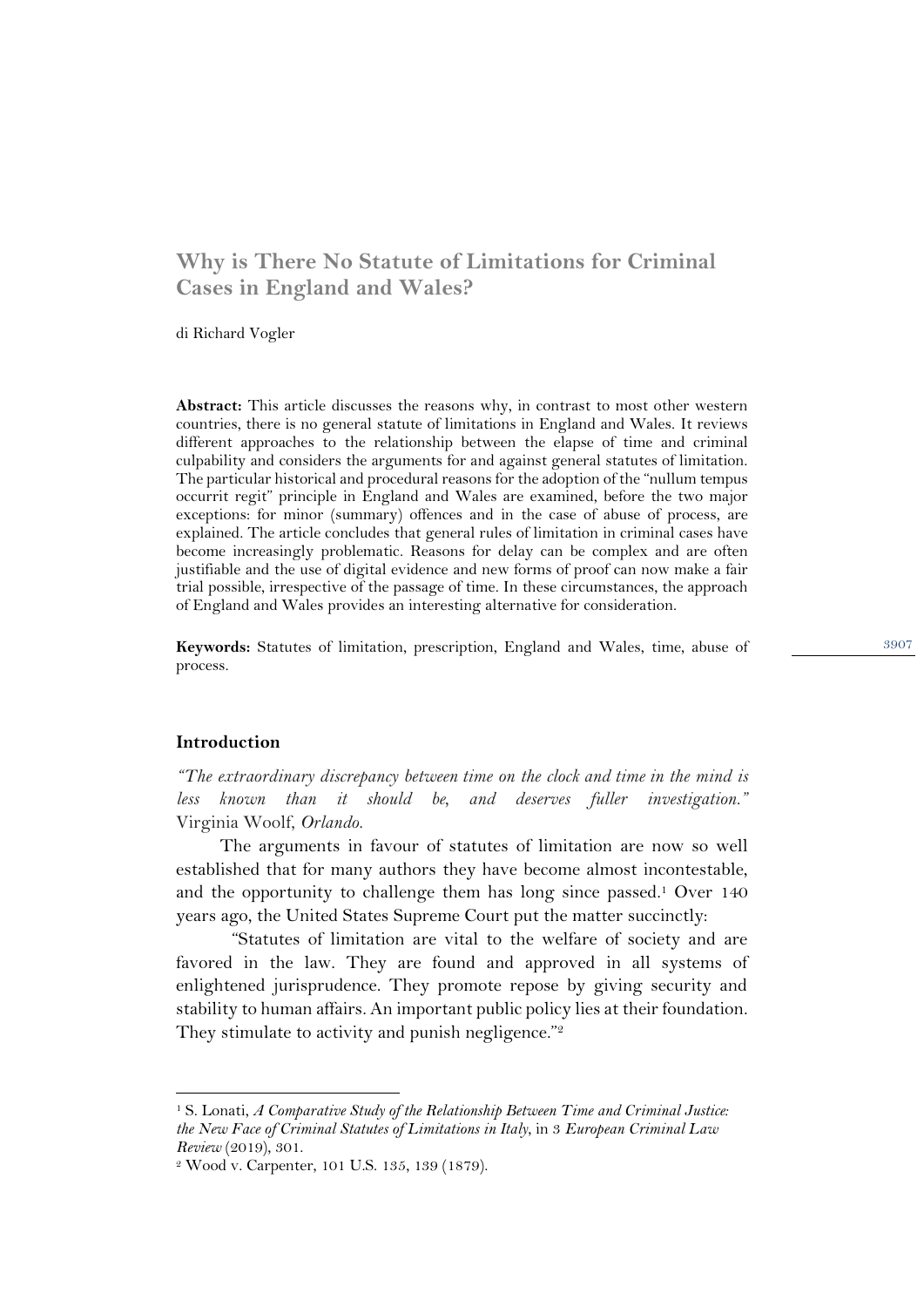It seems very odd, therefore that England and Wales, which presumably would like to be considered jurisprudentially "enlightened", have no general statutes of limitation in criminal cases whatsoever! This short article explores this paradox. Does the absence of any general statute of limitations or universal rules on prescription <sup>3</sup> in these countries, actually disadvantage defendants, destabilise criminal justice and threaten public confidence in the basic fairness of procedure, as suggested above? Or should the interests of the victims of crime and the public dislike of any automatic grant of impunity, whether deserved or not, require that the obligation to do justice should never be extinguished? In order to answer these questions, this article will first briefly review the main arguments for the use of general statutes of limitations, before considering why England and Wales (as well as some sister jurisdictions such as Canada, Australia and New Zealand) have rejected them. It will then examine in detail the approach adopted in England and Wales towards time limitations on prosecutions and compare it with the more widely adopted methodologies of continental European jurisdictions.

## **Time and Magic. Justifications for the Continued Use of Statutes of Limitations**

Restrictions on the length of time after an offence in which a criminal case can be prosecuted have, on the face of it, very little to recommend them. Jankélévitch has noted the absurdity of the proposition that time, which is a natural process lacking any normative value whatsoever, should regulate the moral and legal questions of guilt and responsibility. As he put it, writing in respect of war crimes:

"(t)wenty years are enough, it would seem, for the unpardonable to become miraculously pardonable: by right and from one day to the next the unforgettable is forgotten. A crime that had been unpardonable until May 1965 thus suddenly ceases to be so in June - as if by magic." 4

Some scholars have contrasted the concept of linear, chronological time with that of moral time, a process of analysis which reflects Virginia Woolf's interest in the dichotomy between clock time and "time in the mind" mentioned above and described by Bergson as "*La Durée"*. The idea of time in this context is experiential and qualitative<sup>5</sup> rather than chronological and quantitative, and is manifested in the very real and continuing anguish "endured" by both victims and wider society in response to crime. This anguish does not cease automatically at the expiry of certain set periods of time.

<sup>3</sup> In this article, "prescription" is given the meaning of any restriction on the length of time after the commission of an offence in which a prosecution must be completed.

<sup>4</sup> See V. Jankélévitch and A. Hobart, *Should We Pardon Them?*, in 22 *Critical Inquiry* (1996), 553.

<sup>5</sup> S. Linstead and J. Mullarkey, *Time, Creativity and Culture: Introducing Bergson*, in 9 *Culture and Organization* (2003).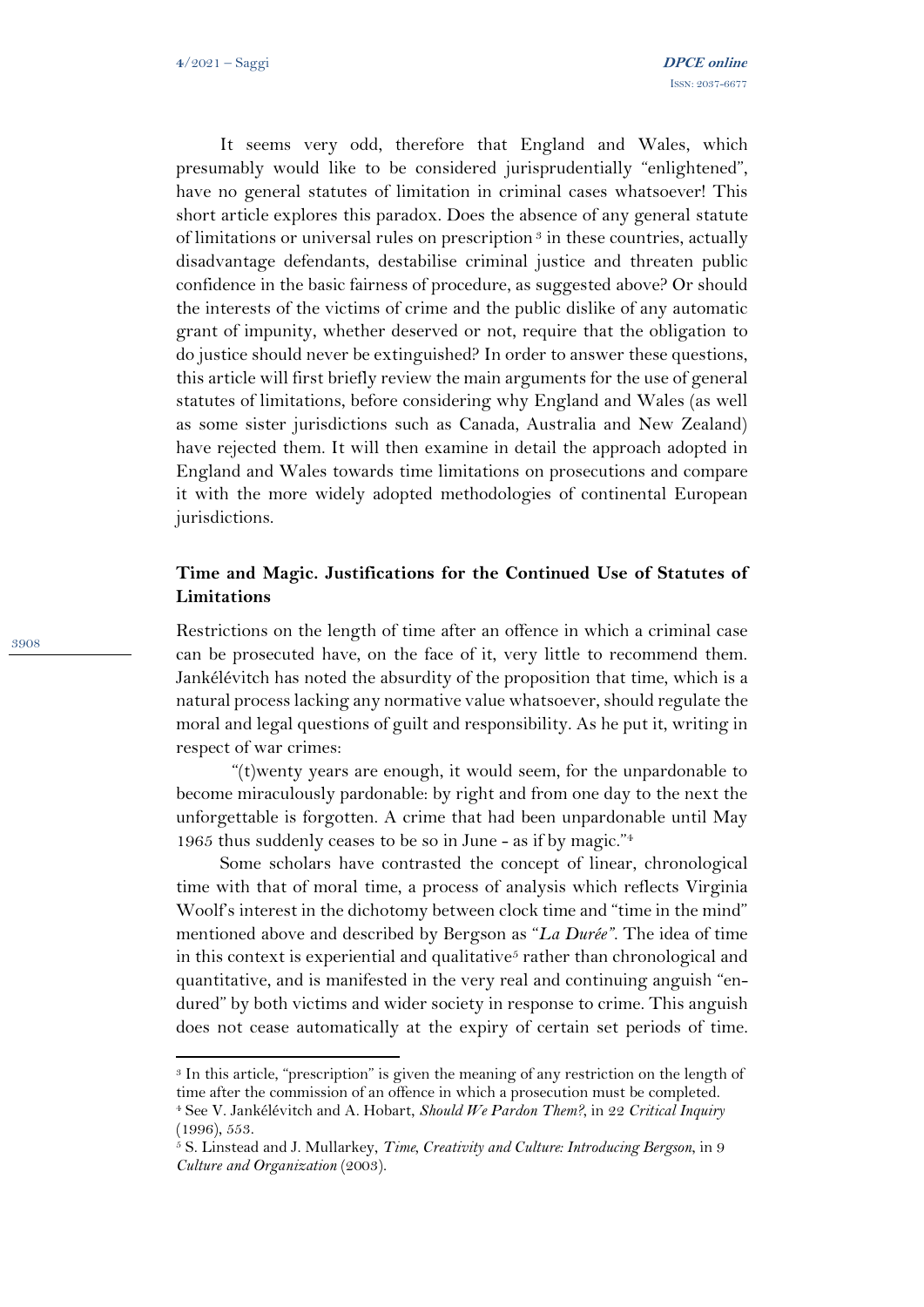Chronological time which constantly erases itself in favour of a relentless inflection towards the future, contains the seeds of oppression and impunity and represents a denial of history as an ethical space. As Fareld has argued:

"The idea of a statute of limitations rests heavily upon a conception of linear time in which the past is seen as automatically disappearing into the present and which makes societies administration of justice less and less urgent as time goes by. Time sweeps everything away in its relentless onward march and the statute of limitations is thus simply an acceptance of its omnipotence." 6

In this context, contemporary statutes of limitation can be seen as a characteristic feature of modernity which disconnects the present from any moral obligation to do justice to the past.<sup>7</sup>

There are four central arguments advanced in favour of rules limiting prosecutions after specified periods of time. The first relates to the requirements of due process and the second to procedural efficiency, whereas the third and fourth address wider, psycho-social and penological concerns. Almost all discussions in this area start with the proposition that time degrades evidence, as the memories of witnesses fail and the difficulties of locating them or finding the documents to support a defence case become increasingly intractable. In short, a fair trial becomes more and more unlikely as the events on which it would be based, recede into the past.<sup>8</sup> However, if that is the case, the longer limitations periods accorded to more serious offences seem difficult to justify and the same disadvantages of fading memories may well apply with equal force to the prosecution case. Moreover, new technologies used in the recording and storage of evidence and testimony are likely to diminish the cogency of this argument.<sup>9</sup> As the English jurisprudence discussed below rightly concludes, whether or not a fair trial can be held after a lapse of time is surely a matter of fact to be determined in each case, and circumstances can differ widely.

The second argument in favour of statutes of limitation, is the pragmatic, efficiency-related purpose mentioned by the 1879 Supreme Court judgement referred to above, that "(t)hey stimulate (prosecutors) to activity and punish negligence". Some commentators have even suggested that prescription is an aspect of the right to a trial within a reasonable time guaranteed by Article 6(1) of the European Convention on Human Rights

<sup>6</sup> V. Fareld, *History, Justice and the Time of the Imprescriptible* in: Helgesson, S. and Svenungsson, J. (Eds.), *The Ethos of History: Time and Responsibility*, New York, 2018 <sup>7</sup> J.-P. Deranty and A. Dunstall, *Doing Justice to the Past*, in 43 *Philosophy & Social Criticism* (2017)

<sup>8</sup> L. Powell, *Unraveling Criminal Statutes of Limitations*, in 45 *American Criminal Law Review* (2008), 129ff; R. Kitai-Sangero, *Between Due Process and Forgiveness: Revisiting Criminal Statutes of Limitations*, in 61 *Drake Law Review* (2012), 425ff.

<sup>9</sup> P. H. Robinson and M. T. Cahill, *Law Without Justice: Why Criminal Law Doesn't Give People What They Deserve*, Oxford, 2005, 58; E. Vergès, *Procédure Pénale. La Prescription De L'Action Publique Rénovée*, in *Revue de Science Criminelle et de Droit Pénal Comparé* (2017), 92.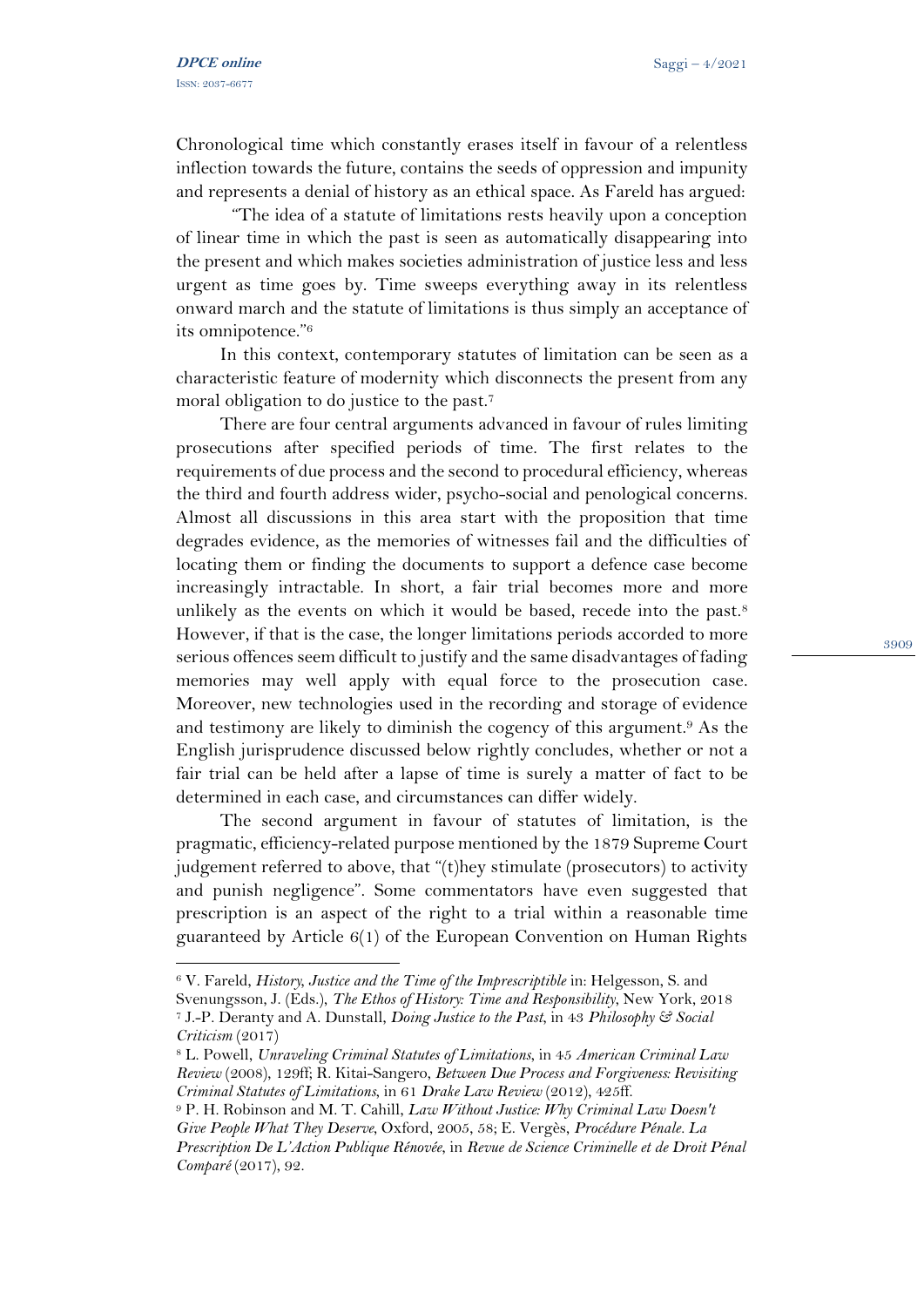(ECHR). However, this is clearly not the cases, since speedy trial guarantees relate specifically to the process of trial itself and not to any period which precedes the issue of proceedings.<sup>10</sup> Moreover, statutes of limitation may actually encourage defendants to undertake delaying strategies at trial in order to run down the clock! Equally, it seems anomalous that the negligence or dilatory action of the prosecutor should be sanctioned by a grant of impunity to the perpetrator of the offence, rather than, for example, disciplinary action against the prosecutor or even a reduction in the defendant's sentence.

These process-based arguments are often supplemented by psychosociological ones relating to the perpetrator's "right to repose" after a certain period of time, and freedom from the Damoclean threat of retribution, with its associated psychological harms and risks of blackmail. The argument parallels the growing international demands for the establishment of a "right to be forgotten", protecting internet users from the consequences of past mistakes or indiscretions, which otherwise remain linked perpetually and inextricably to them in the digital record. <sup>11</sup> Individuals, so it is argued, should always be permitted to make a fresh start and the absence of prescription undermines the great ideals of forgiveness, repentance and rehabilitation.

Again it is possible to wonder why such forgiveness should be available automatically on the expiry of a certain period of time, without any necessity for repentance or restoration and why the "repose" of the perpetrator should be preferred over that of the victim? In recent years the so called "discovery of the victim" has produced changes in all aspects of the criminal justice system<sup>12</sup> and it is no longer acceptable to ignore or to diminish their interests in favour of those of alleged perpetrators.

Much of the debate over statutes of limitation and the right to "repose" of perpetrators has centred on so-called "unforgivable" offences, which are often exempted from prescription entirely. The controversy over West German attempts in the 1960s and 1970s to apply rules of prescription in order to grant impunity to the perpetrators of the Holocaust, provoked almost universal condemnation<sup>13</sup> and Article 29 of the Rome Statute of the International Criminal Court now makes it very clear that "(t)he crimes within the jurisdiction of the Court shall not be subject to any statute of limitations." Similarly, the controversy over attempts to apply a time limit

<sup>10</sup> Lonati (fn1), 306.

<sup>11</sup> A. Neville, *Is It a Human Right to Be Forgotten: Conceptualizing the World View*, in 15 *Santa Clara Journal of International Law* (2017).

<sup>12</sup> J. Doak, *Victims' Rights, Human Rights and Criminal Justice. Reconceiving the Role of Third Parties.*, Oxford, 2008.

<sup>13</sup> M. Clausnitzer, *The Statute of Limitations for Murder in the Federal Republic of Germany*, in 29 *International and Comparative Law Quarterly,* (1980); R. A. Monson, *The West German Statute of Limitations on Murder: A Political, Legal, and Historical Exposition*, in 30 *The American Journal of Comparative Law* (1982).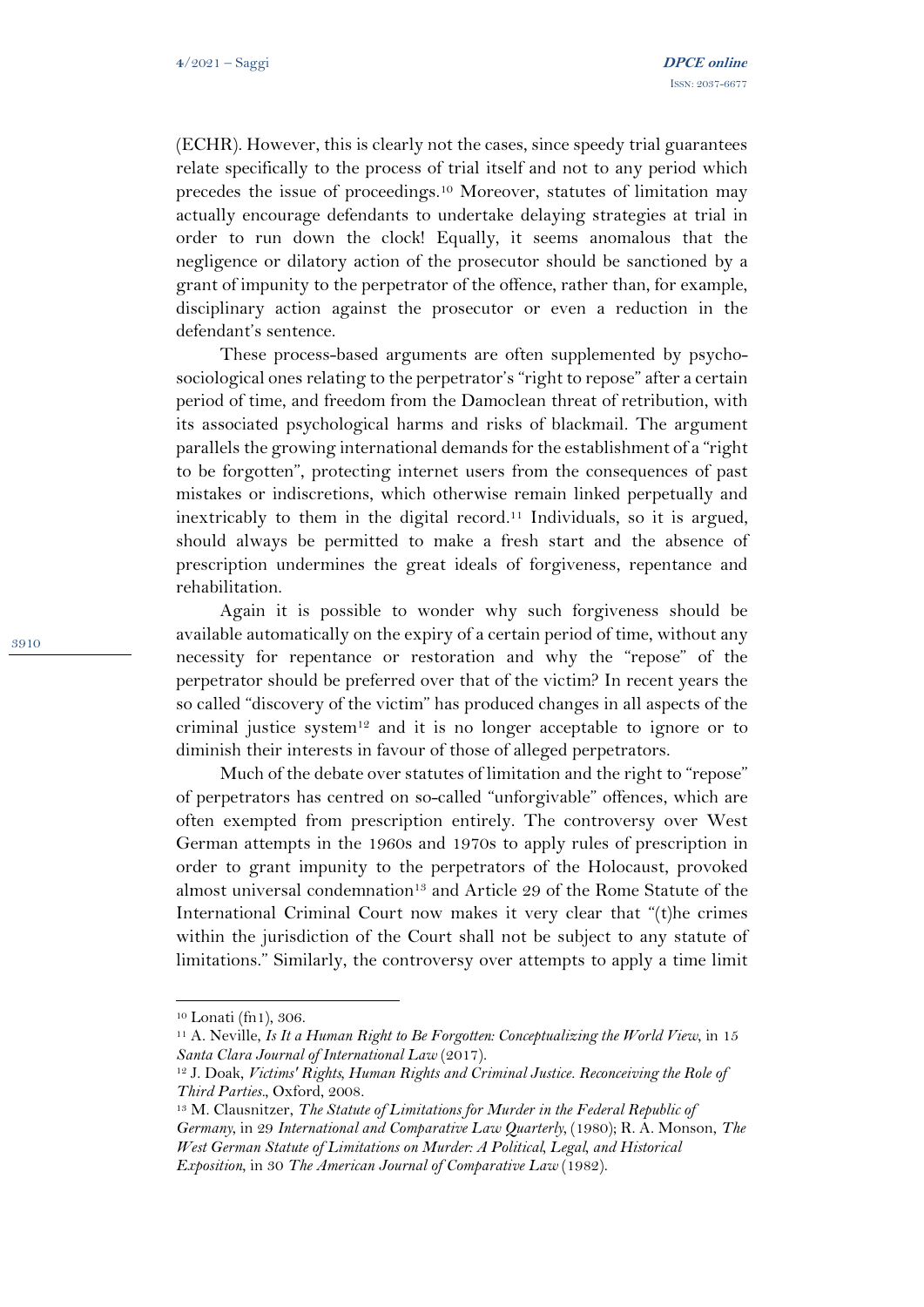to the prosecution of military veterans involved in crimes committed during the Northern Ireland "Troubles" has merely awoken old resentments and controversies.<sup>14</sup> War, it is suggested simply "overwhelms" the arguments for statutes of limitation.<sup>15</sup>

Another area of great concern in this context is in relation to offences committed against children, who may not be able to come forward with evidence until many years after the events took place. Shinton made the point forcefully in a 2017 article entitled *Pedophiles Don't Retire: Why the Statute of Limitations on Sex Crimes Against Children Must Be Abolished*<sup>16</sup> and Gallen has argued that the protection offered by the Irish statute of limitations to the perpetrators of child sexual abuse in the Magdalene laundries cases, may in itself constitute a breach of the ECHR.<sup>17</sup> Others have argued for exemption from limitations in human trafficking<sup>18</sup> and a range of other offences. The growing list of proposed exceptions suggests that a universalist approach to time limitations has severe drawbacks, particularly in a period where more is known about the reasons why victims may not want to come forward with their complaint until many years after the event. <sup>19</sup> New forms of scientific evidence are also now shedding light on historic crimes, which was simply unavailable at the time. 20

The fourth line of argument commonly advanced in favour of statutes of limitation is a penological one, which suggests that time diminishes the need for punishment. This is possibly true for any theory of punishment based on deterrence, as the impact of such punishment and the community outrage at crime, may potentially fade over time.<sup>21</sup> However, the situation is clearly more complicated with regard to retributivist justifications for punishment. Enlightenment theorists such as Kant stressed the unlimited power (and duty) of the state to sanction those guilty of breaking the social contract.<sup>22</sup> In this context, an individual deserving of punishment remains

3911

<sup>14</sup> C. K. M. Chung, *Twenty Years after: Statute of Limitations and the Asymmetric Burdens of Justice in Northern Ireland and Post-war Germany*, in *Parliamentary Affairs* (2020).

<sup>15</sup> P. D. Swanson, *Limitless Limitations: How War Overwhelms Criminal Statutes of Limitations*, in 97 *Cornell Law Review* (2011).

<sup>16</sup> S. Shinton, *Pedophiles Don't Retire: Why the Statute of Limitations on Sex Crimes Against Children Must Be Abolished*, in 92 *Chicago Kent Law Review* (2017).

<sup>17</sup> J. Gallen, *Historical Abuse and the Statute of Limitations*, in 39 *Statute Law Review*  $(2018).$ 

<sup>18</sup> M. Barraco, *Is Human Trafficking a Crime That Should Not Be Subject to Any Statute of Limitations?*, in 24 *Human Rights Brief* (2020).

<sup>19</sup> R. R. Zoltek-Jick, *Repressed Memory and Challenges for the Law Getting Beyond the Statute of Limitations* in: Appelbaum, P., Uyehara, L. and Elin, M. (Eds.), *Trauma and Memory: Clinical and Legal Controversies*, Oxford, 1997; S. L. Malone, *Just How Reliable Is the Human Memory: The Admissibility of Recovered Repressed Memories in Criminal Proceedings*, in 35 *Touro Law Review* (2019).

<sup>20</sup> J. A. Hughes and M. Jonas, *Time and Crime: Which Cold-case Investigations Should Be Reheated?*, in 34 *Criminal Justice Ethics* (2015).

<sup>21</sup> C. Flanders, *Time, Death, and Retribution*, in 19 *University of Pennsylvania Journal of Constitutional Law* (2016), 434.

 $22$  Monson, (fn 13), 606.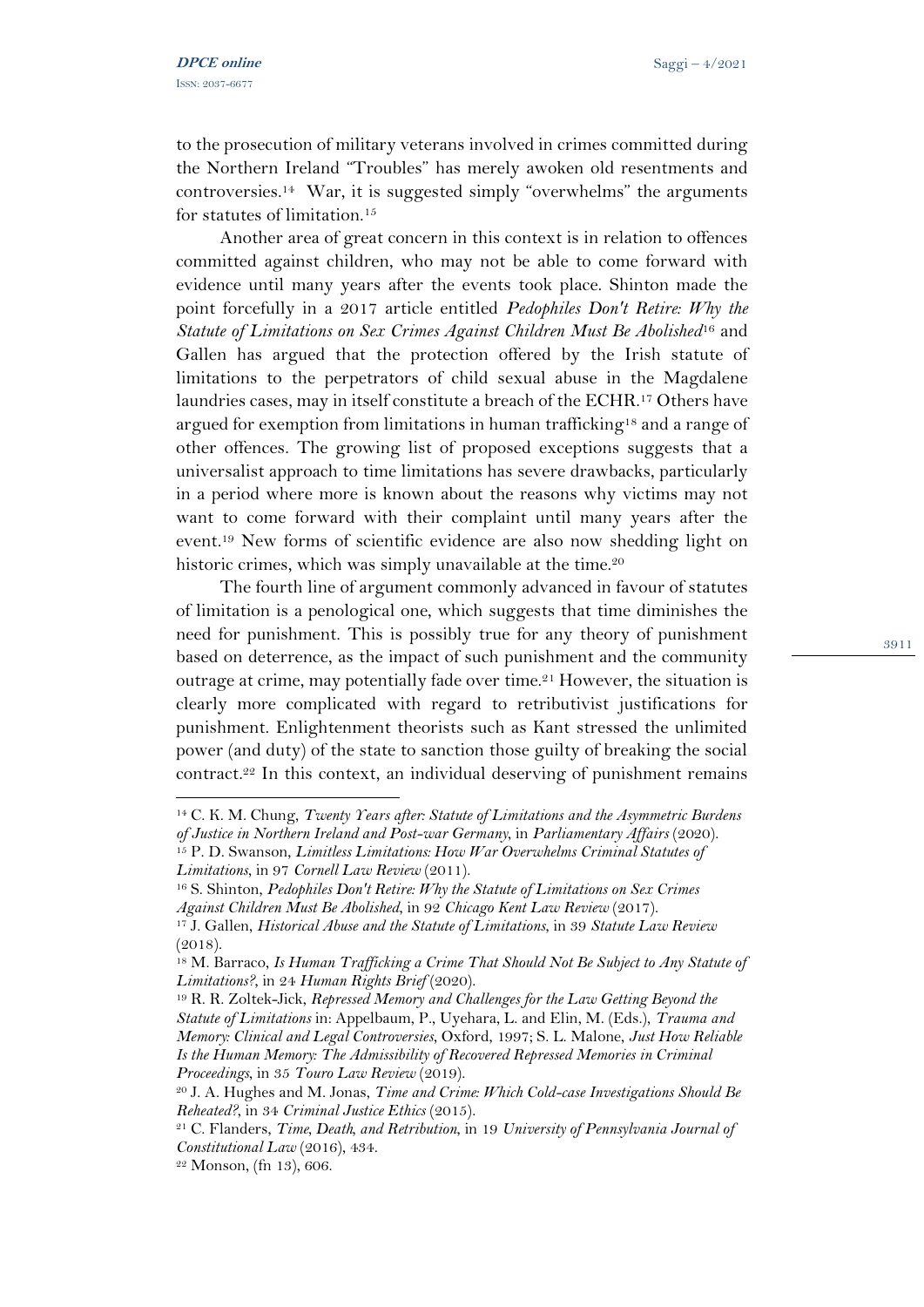so until actually punished, irrespective of the passage of time. For Kant, the principle of punishment was a categorical imperative, which could not be evaded on grounds of mere convenience or compassion.<sup>23</sup> More recent scholarship has identified different varieties of retributivism<sup>24</sup>, some of which, such as Cottingham's "denunciation theory"<sup>25</sup> or Flanders' "community outrage" approach<sup>26</sup> will clearly be diminished by the passage of time. However, another view of retributivism, characterised by Tomlin as the "brute time view" suggests that continued non-punishment of an offender itself constitutes an offence:

"..the badness of non-punishment is to be calculated by the moral importance of punishing the person, and the time that elapses between the punishment-worthy act (when they become deserving of punishment) and the deserved punishment, such that, as long as the person remains unpunished, things keep getting worse."<sup>27</sup>

Ultimately the passage of time will erode only some of the justifications for punishment and it is hard to see why these should be invariably preferred over more essentialist versions of "just deserts" theory.

According to Vergès, the traditional arguments in support of Statutes of Limitation have run out of steam ("*essoufflés*")<sup>28</sup> and in 2007 the French Senate was told that the French law on prescription was in "crisis".<sup>29</sup> Although these views may not be universal, they do reveal a certain unease regarding the ambiguities in many of the arguments expressed above and the supposedly "magical" properties of a statute of limitations to eradicate guilt. They have also led to an increasing interest in the ways that it is possible to achieve fairness in relation to long delayed prosecutions, without universal regimes of limitation.

### **England and Wales and the Absence of a General Statute of Limitations**

Given the problems of justification discussed above, only a very specific set of circumstances should have combined to establish the dominant position

<sup>23</sup> N. T. Potter, *The Principle of Punishment is a Categorical Imperative* in: Kneller, J. and Axinn, S. (Eds.), *Autonomy and Community: Readings in Contemporary Kantian Social Philosophy*, Albany, 1998.

<sup>24</sup> J. Cottingham, *Varieties of Retribution*, in 29 *The Philosophical Quarterly* (1979); N. Walker, *Even More Varieties of Retribution*, in 74 *Philosophy* (1999)

<sup>25</sup> Cottingham, (fn.24), 245.

<sup>26</sup> C. Flanders, *Time, Death, and Retribution*, in 19 *University of Pennsylvania Journal of Constitutional Law* (2016).

<sup>27</sup> P. Tomlin, *Time and Retribution*, in 33 *Law and Philosophy* (2014), 666.

<sup>28</sup> E. Vergès, *Procédure Pénale. La Prescription De L'Action Publique Rénovée*, in *Revue de Science Criminelle et de Droit Pénal Comparé* (2017), 92.

<sup>29</sup> Hyest, J.-J., Portelli, H. & Yung, R. *Pour un Droit de la Prescription Moderne et Cohérent (Rapport d'Information au Nom de la Commission des Lois et de la Mission* 

*d'Information de la Commission des Lois*), 20 June 2007, available at

https://www.senat.fr/rap/r06-338/r06-338.html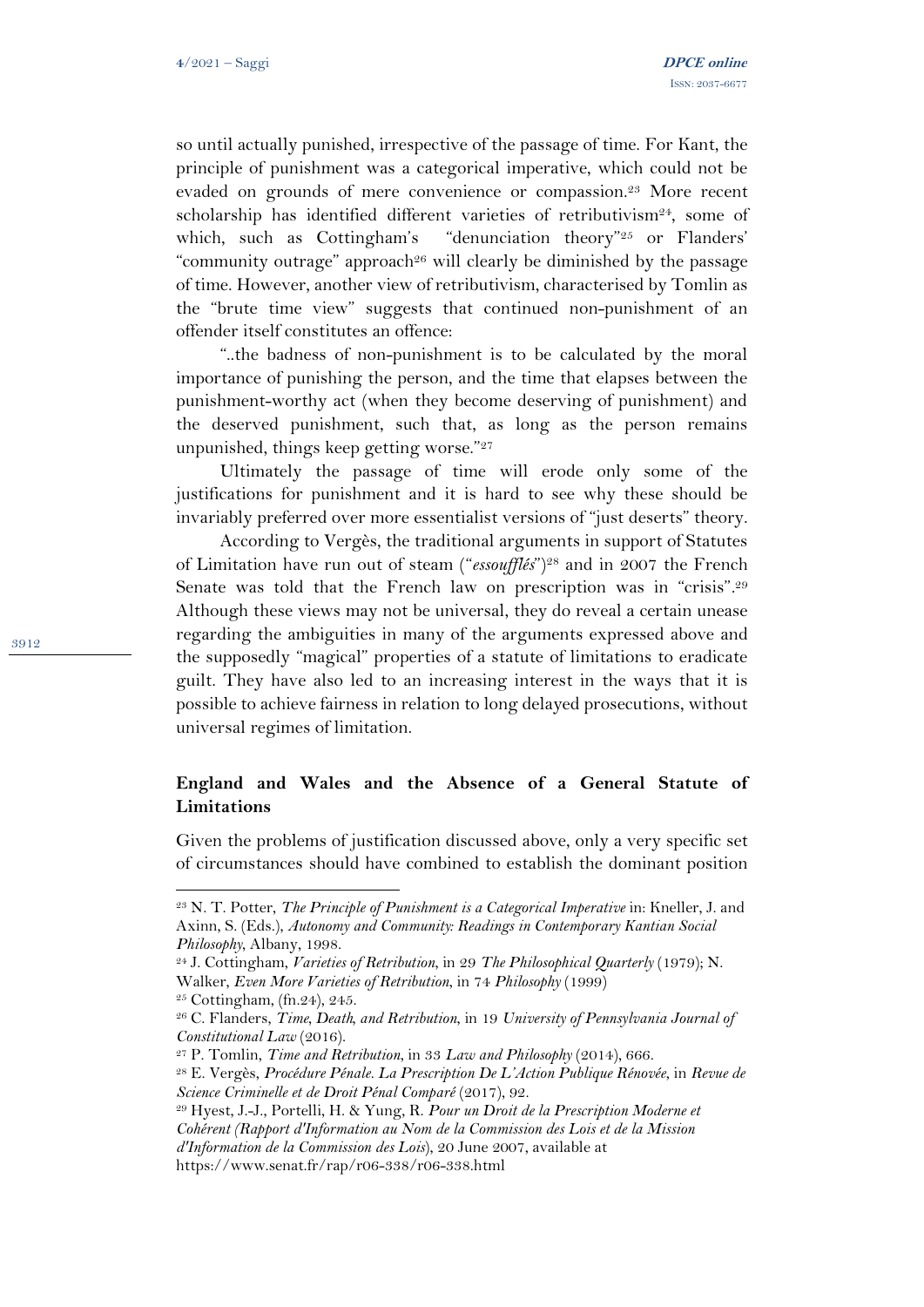of rules on limitations in European jurisprudence. The history is a long one and time-based restrictions on criminal prosecutions in continental Europe owe their origins to similar provisions in Roman Law.<sup>30</sup> Subsequent adoption of the Roman Law concept was not uncontroversial however, and as discussed above, Enlightenment scholars adopting a classical Kantian approach, had little time for any attempts to limit the operation of punishment in such an apparently arbitrary fashion. As Beccaria put it "when opposed to truth … prescription is urged in vain".<sup>31</sup> However, the development of European Positivism and Liberalism in the mid to late nineteenth century saw a revival of interest in prescription as a defence against the kind of unending pursuit of former offenders typified by the activities of the relentless and merciless Inspector Javert in Victor Hugo's influential *Les Misérables*, published in 1862.

Two factors, neither of which applied in England and Wales, combined to ensure that prescription would become a necessary and indispensable feature of most continental criminal justice systems. The first was the adoption in some European jurisdictions of *Legalitätsprinzip* (the legality principle), which obliged prosecutors to proceed in all cases of provable criminal liability. This represents a very different approach to that employed by the Prosecutor in England and Wales, who is required to consider the social utility of a prosecution and who cannot proceed unless there is a clear public interest in doing so.<sup>32</sup> The second factor is the obligation imposed on many continental European judges to determine and manifest the "factual truth" in their judgements<sup>33</sup>, irrespective of issues such as compassion, or the lack of social utility. Many European actors in criminal justice are therefore locked into a system which permits of very little discretion either in the initiation or the conclusion of criminal proceedings. Only formalistic solutions such as a time-related rule on limitations can relieve such actors of the intolerable burden of making judgements which, although jurisprudentially correct, are manifestly unfair.

The multiple layers of discretion embedded in the English and Welsh system of criminal procedure makes the imposition of such solutions unnecessary. Any judge who forms the view that it would be unconscionable to pursue a prosecution against an individual arising from events which occurred long in the past, can simply stay (conclude) those proceedings on the basis of his or her inherent jurisdiction to prevent any "abuse of process". A jury could take a similar view and simply dismiss a prosecution in these circumstances, irrespective of the weight of factual evidence presented to

<sup>30</sup> Clausenitzer, (fn 13), p.474; P. Stein, *Roman Law in European History*, Cambridge, 2000

<sup>31</sup> C. Beccaria, *An Essay on Crimes and Punishments by the Marquis Beccaria of Milan*,

Albany, 1872, 54. See also Beccaria's proposals "Prescription and Prosecution" 57ff.. <sup>32</sup> Code for Crown Prosecutors, s.4, available at

https://www.cps.gov.uk/publication/code-crown-prosecutors

<sup>33</sup> For example, see Art. 310 of the French *Code de Procédure Pénale*.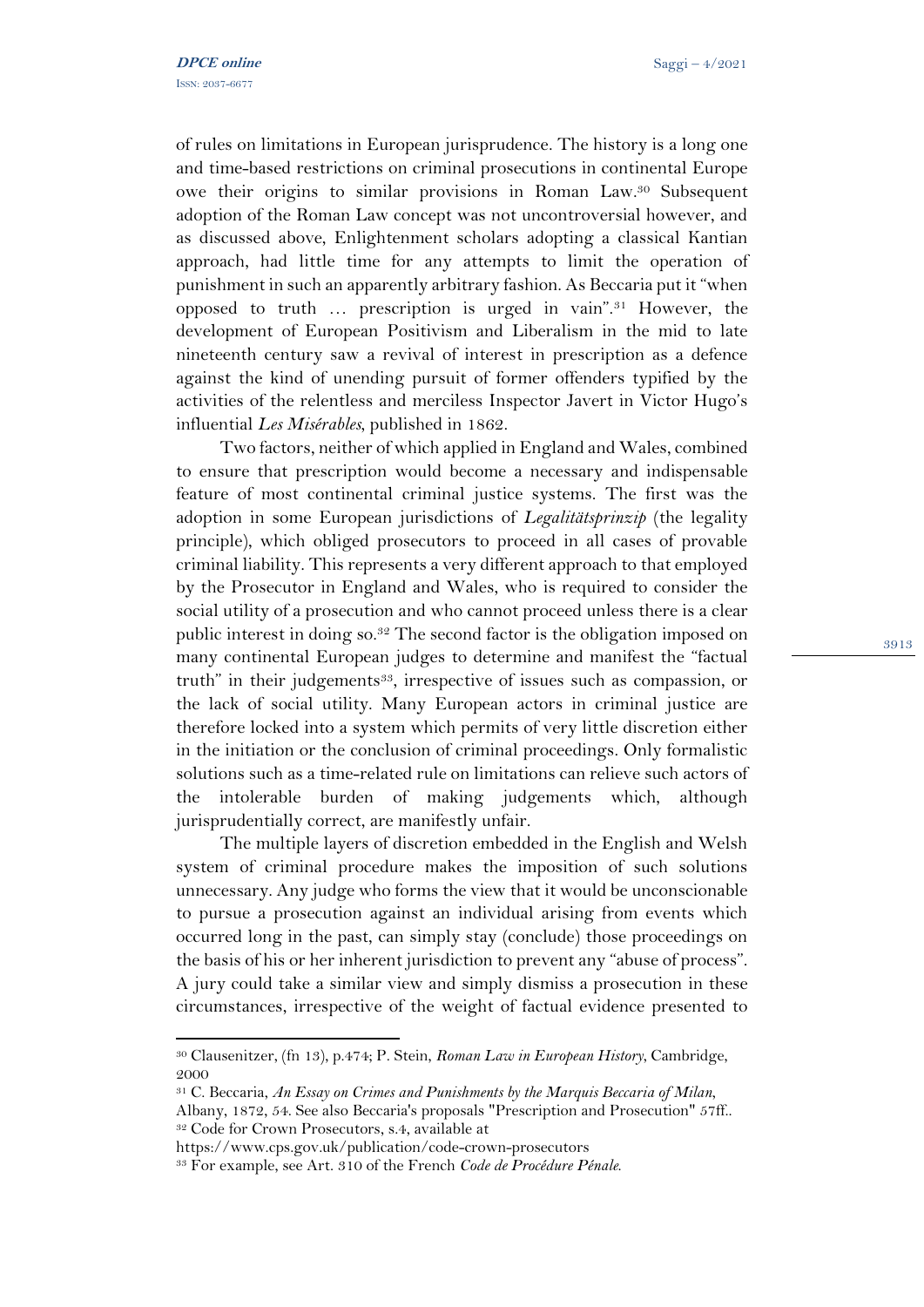them and without the need to explain their reasons. As a result, the issue of limitations in criminal procedure is entirely uncontroversial in England and Wales and academic literature on the subject is almost non-existent.<sup>34</sup>

#### **The Relevance of Lapse of Time to Prosecutions in England and Wales**

The general principle of the English common law is that, in the absence of specific statutory provisions to the contrary, there are no formal timelimiting restrictions whatsoever on the commencement of a prosecution. This approach is founded on the long-established equitable doctrine *nullum tempus occurrit regit*, which maintains that, as an aspect of sovereign immunity, time does not run against the Crown. According to the leading common law authority, William Blackstone, writing, somewhat obsequiously in 1765, the *nullum tempus* principle isthe standing maxim upon all occasions:

"…: for the law intends that the king is always busied for the public good, and therefore has not leisure to assert his right within the times limited to subjects" 35

Neither *Magna Carta* nor the writ of *Habeas Corpus* provide any effective remedy against unreasonable delay in bringing a prosecution.<sup>36</sup> Part of the explanation for this historical rejection of the limitation principle must come from the fact that, until the establishment of public prosecution authorities in the 19<sup>th</sup> and  $20<sup>th</sup>$  centuries, the prosecutor was generally a private individual, usually the victim or complainant. <sup>37</sup> Moreover the character of the trial process in England was extraordinarily rapid compared to the drawn out procedure operated in countries governed by the Civil Law. Reliance on a single, determinative courtroom event provided a powerful sense of synchronicity, which contrasts strongly with the continental diachronicity or cumulative method of decision-making.<sup>38</sup>

There are, however, two important exceptions to this general approach, which will be examined in turn. The first is in respect of relatively minor ("summary") offences where a general time-limitations rule applies. And the second is in respect of all offences, in specific cases where the lapse of time since the events complained of, makes a fair trial impossible. In these circumstances, as indicated above, the prosecution must be stayed as an "abuse of process".

<sup>34</sup> In contrast to the situation in the United States where the operation of general statutes of limitations provide a very fruitful source of academic debate.

<sup>35</sup> W. Blackstone, *Commentaries on the Laws of England. Book the First.*, Oxford, 1765, 240.

<sup>36</sup> B. Doherty and S. O'Keefe, *Justice Denied: Delay in Criminal Cases*, in 49 *Northern Ireland Legal Quarterly* (1998), p.387.

<sup>37</sup> M. Yue, *Exploring the Origins of Public Prosecution*, in 18 *International Criminal Justice Review* (2008), 191ff.

<sup>38</sup> R. K. Vogler, *The Principle of Immediacy in English Criminal Procedural Law*, in 126 *Zeitschrift für die gesamte Strafrechtswissenschaft* (2014).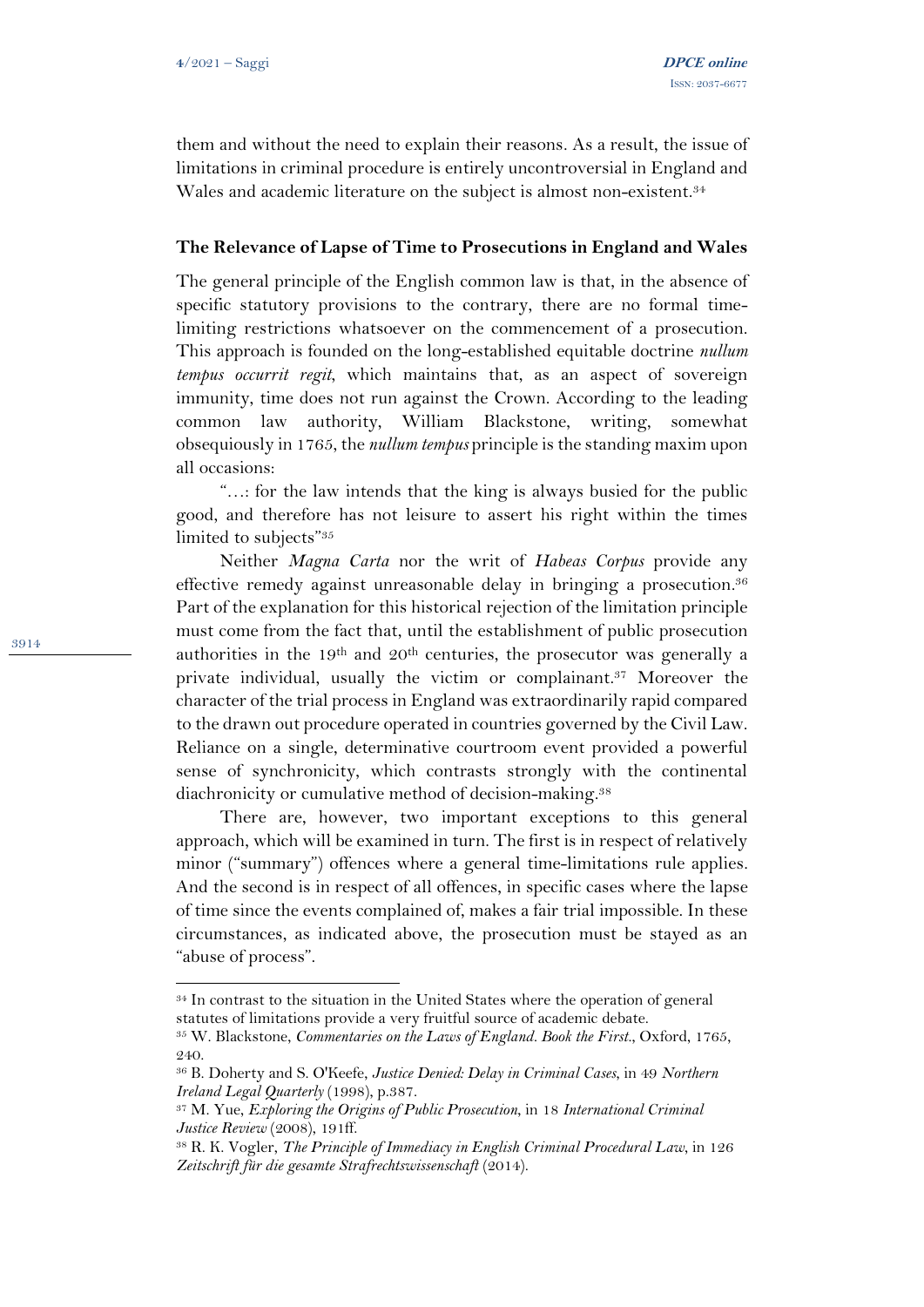## **Time Limitations on the Prosecution of Summary Offences in England and Wales**

The major exception to the *nullum tempus* principle in England and Wales is in respect of relatively minor offences ("summary offences") which are triable by a Magistrates' Court and not before a judge and jury. Such offences constitute the vast majority of criminal cases and include motoring, licensing, regulatory and less serious crimes. These are usually subject to a limitation period of six months from the date of the offence, under the provisions of s.127(1) of the Magistrates' Courts Act 1980. <sup>39</sup> This legislation holds that, except as otherwise expressly provided, a magistrates' court may not try a summary offence unless the procedure was initiated within six months from the time when the offence was committed. Outside that time limit, proceedings will be statute-barred and a prosecution cannot proceed. Two obvious problems arise in respect of these time limitations. The first relates to the calculation of the moment at which the time limitation period begins to run and the second relates to when it is concluded and any prosecution becomes statute-barred.

With respect to the first problem, it is now well settled that time begins to run from the "discovery" of an offence by the authorities rather than from its actual commission. "Discovery" indicates the first time at which the offence was reported or identified and does not require that an investigation should be completed with all possible lines of defence explored, still less that a firm decision should have been taken to prosecute. Therefore, in a 2003 case involving the sale of contaminated food by a supermarket in contravention of the Food Safety Act 1990, the prosecution had argued that the quality of the initial information was poor and it wasn't until it had been confirmed by a reliable technical report and a formal statement from the complainant, that the offence could be said to have been "discovered". Newman J disagreed emphatically and ruled that the justices deciding this issue should simply ask themselves:

"… whether the facts disclosed, objectively considered, would have led a prosecuting authority to have reasonable grounds to believe that an offence may have been committed by some person who has been identified to it?"<sup>40</sup>

Prosecutors should therefore understand that for these purposes the time begins to run as soon as the duty to investigate arises and the concept of "discovery of an offence" should not be confused with the subsequent completion of a full investigation of it or the eventual decision to prosecute it. Therefore, "knowledge of the facts" was quite sufficient to set the clock running and the start of the limitation period should not be delayed until written confirmation of those facts had been obtained. <sup>41</sup> The problem is

<sup>39</sup> See also See also the Criminal Procedure Rules 2020, SI 2020/759, r 7.2(11).

<sup>40</sup> *Tesco Stores Ltd. v. Harrow LBC* [2003] EWHC 2919.

<sup>41</sup> *R. v. Beaconsfield Justices, ex parte Johnson & Sons Ltd* (1985) 149 JP 535.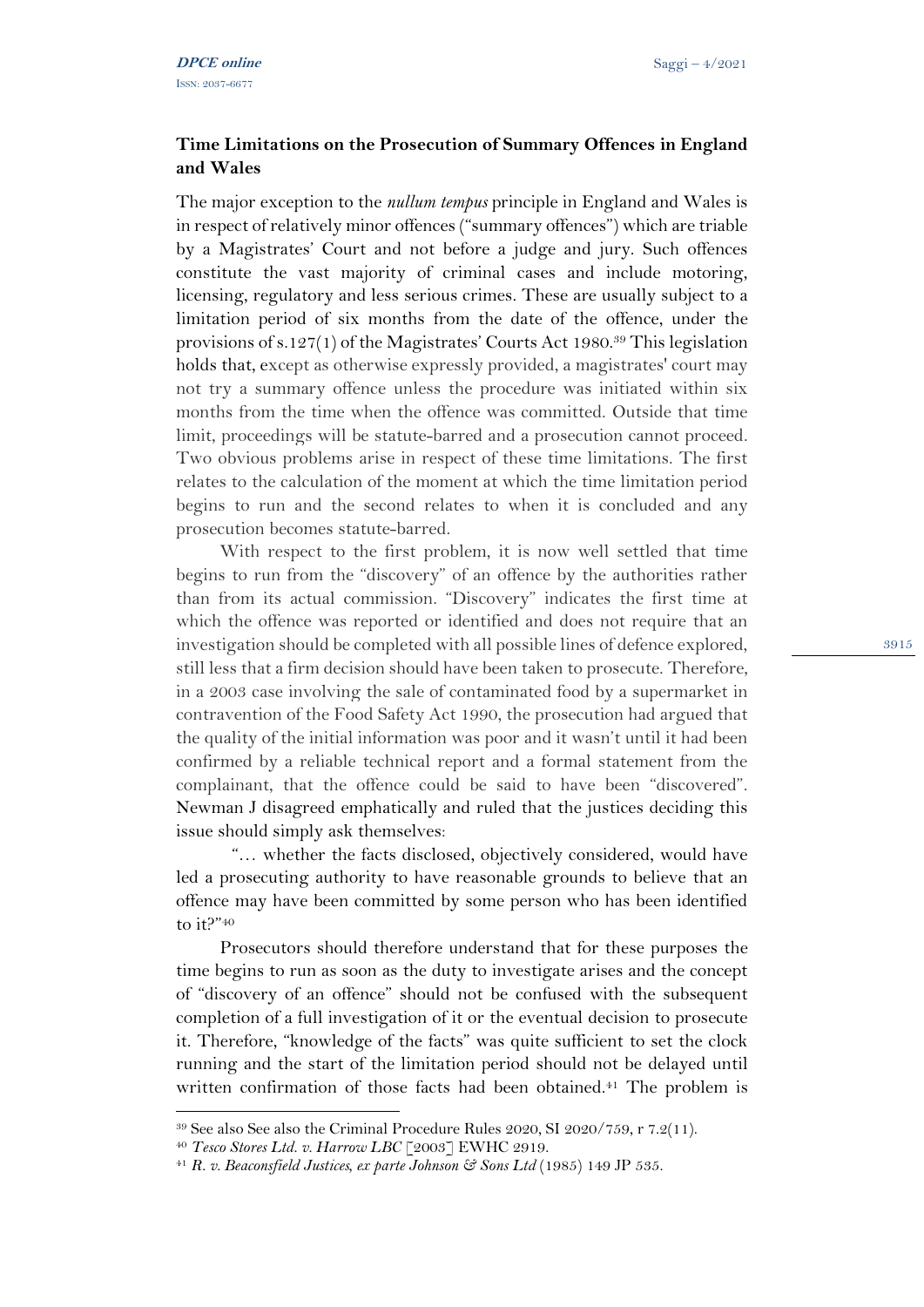particularly acute in relation to computer offences where it may take some considerable time to download and analyse digital evidence within the time limits. However it has long been established that even where the limitation period set by statute is expressed as starting only when evidence "sufficient in the opinion of the prosecutor to warrant proceedings" had been collected42, these words were merely descriptive of the evidence and did not require the prosecutor to actually form such an opinion before time began to run. <sup>43</sup> Moreover, the period did not start only when the particular prosecutor entitled to make a decision to prosecute had received the information. Knowledge of an offence acquired by any investigator was sufficient to start the clock.<sup>44</sup>

It is inevitable that, since the date of the "discovery of an offence" is likely to be an internal matter to the prosecution agency, it may be difficult for a defendant to obtain the necessary information on which to launch a challenge based on the limitation period. The issue of a summons constitutes a judicial act, so a magistrate, or justices' clerk, must satisfy themselves that a prosecution is not statute-barred before proceeding. Since evidence is not called at this stage, it is usual for the prosecution to provide a "conclusive certificate" indicating the precise date on which knowledge of the facts on which the prosecution is based, came to the attention of the prosecution agency or the police. Although described as "conclusive" to the extent that the justices can rely on it to issue a summons if it is not challenged, such a certificate is, in reality, no more than evidence about the date of the first knowledge of the alleged offence. The position was complicated by a decision of Lord Justice Auld in the case of *Amvrosiou* in 1996. <sup>45</sup> In his view the issue of a "conclusive certificate" was intended to provide certainty for the prosecution and defence and to avoid the necessity for the prosecution to disclose extensive details about their evidential or decision-making procedures in a particular case. "Conclusive" in his view, implied that:

"no contrary evidence will be effective to displace it, unless the socalled conclusive evidence is inaccurate on its face, or fraud can be shown."

This approach has been widely criticised $46$  and seems to undermine the principle that it is for the prosecution to prove their case in all its aspects, including that it is within the jurisdiction of the court. As Howe puts it:

" … any challenge to a certificate is rendered ineffective, leaving a defendant in a "catch-22" situation. It is also difficult to see how certainty is achieved if a prosecutor can retrospectively and unilaterally fix time limits."<sup>47</sup>

 $42$  S.11(2) of the Computer Misuse Act 1990.

<sup>43</sup> *Morgans v. DPP* [1999] 1 WLR 968.

<sup>44</sup> *Donnachie v. Cardiff Magistrates Court* [2007] 1 WLR 3085.

<sup>45</sup> [1996] EWHC Admin 14.

<sup>46</sup> S.-L. Howe, *Prosecution Time Limits — Part 1*, in 181 *Criminal Law and Justice Weekly* (2017).

<sup>47</sup> Howe, (fn 46), 180.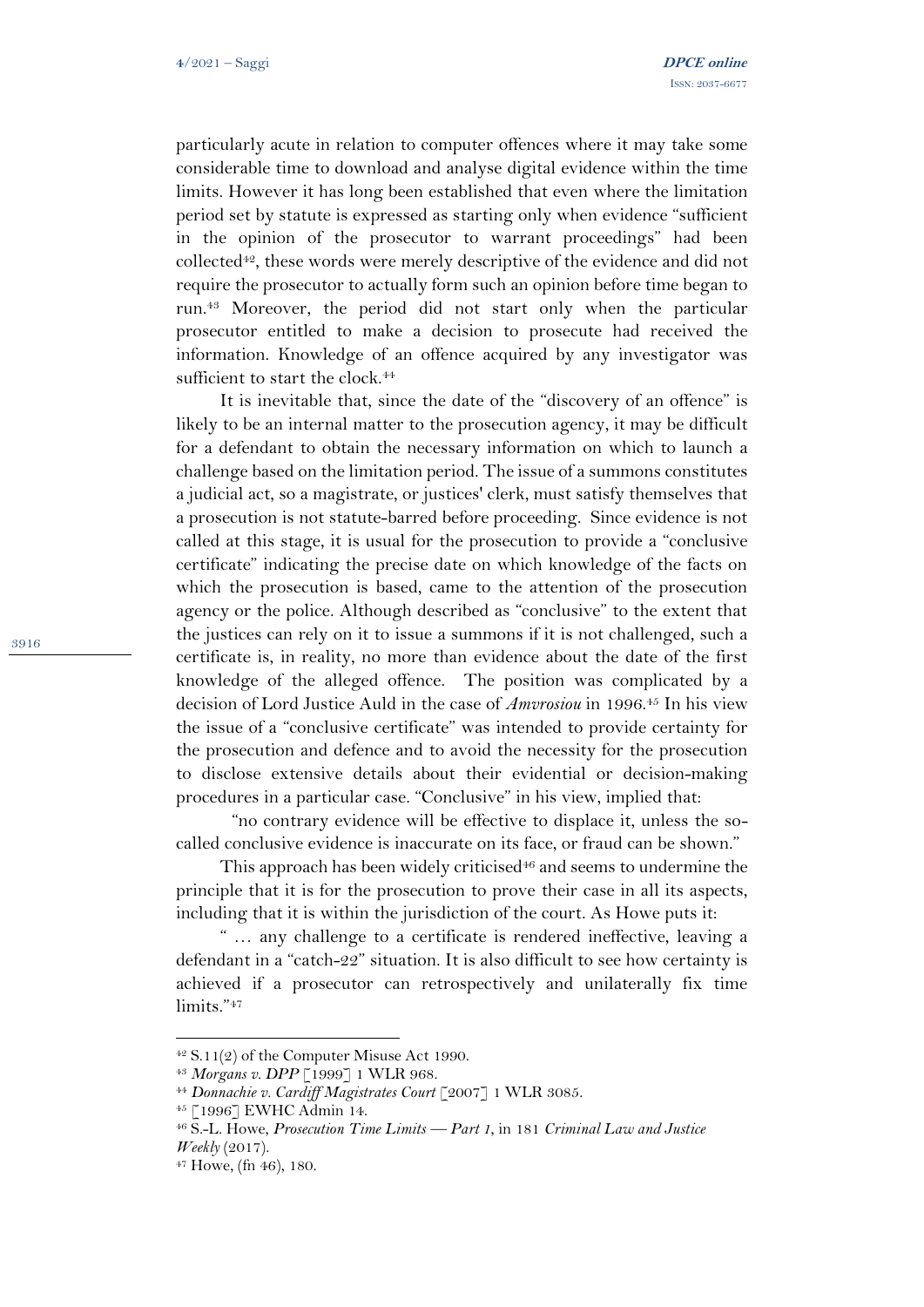It is submitted that, in the event of any challenge, it is for the prosecution to establish to the usual standard of criminal proof, that they obtained knowledge of the alleged offence within the limitation period and that proceedings are not statute-barred.

The inherent difficulties of allowing the prosecutor to self-certify compliance with the limitation requirements by a "conclusive certificate" are further complicated by the fact that the Crown Prosecution Service does not enjoy a monopoly on prosecution in England and Wales. Cases of animal cruelty, for example, are prosecuted by animal welfare charities such as the Royal Society for the Protection of Animals (RSPCA), and individuals whose cases have been rejected by public prosecution authorities as unviable can nevertheless launch a private prosecution under certain circumstances. 48 This raises the question of whether such private agencies, charities or individuals should be allowed to self-certify compliance with limitation requirements, notwithstanding that they are not public authorities (such as the Crown Prosecution Service) and therefore not subject to judicial review by a higher court? The answer, according to the court in the 2009 case of *RSPCA v. Johnson*<sup>49</sup> appears to be in the affirmative, a state of affairs which has again been criticised by Howe.<sup>50</sup>

The second problem referred to above, which relates to the exact time when the proceedings are initiated and the limitation period is concluded, presents fewer difficulties. The initiation of proceedings is a formal, procedural event which can be much more easily identified than the initial knowledge of an alleged offence by a prosecution agency. There are two ways in which proceedings are considered to be initiated for the purposes of this rule and either of them can mark the temporal point at which the limitation requirement is satisfied. These are respectively "charging" and "laying an information". The first occurs when an authorised prosecutor issues a written charge to a person, which is accompanied by a requisition to appear before the court. The second is marked by "the laying of an information" with the court, giving formal notice that an offence is alleged to have been committed by the named individual. Where such an information is laid, the justices may issue a summons requiring the person named to attend before the court or alternatively, they may grant a warrant for his or her arrest.<sup>51</sup>

The precise moment of initiation, by reference to which the calculation can be made as to whether or not it falls within the limitation period, is indicated by the time the information or the charge is received at the office of the clerk to the justices (magistrates) by a staff member authorised to do

<sup>48</sup> F. Stark, *The Demise of the Private Prosecution*, in 72 *Cambridge Law Journal* (2013) <sup>49</sup> [2009] EWHC 2702. See also *Chesterfield Poultry Ltd v Sheffield Magistrates Court* [2020] 1 WLR 499.

<sup>50</sup> S.-L. Howe, *Prosecution Time Limits — Part 2*, in 181 *Criminal Law and Justice Weekly* (2017).

<sup>51</sup> See s.1 of the Magistrates' Courts Act 1980.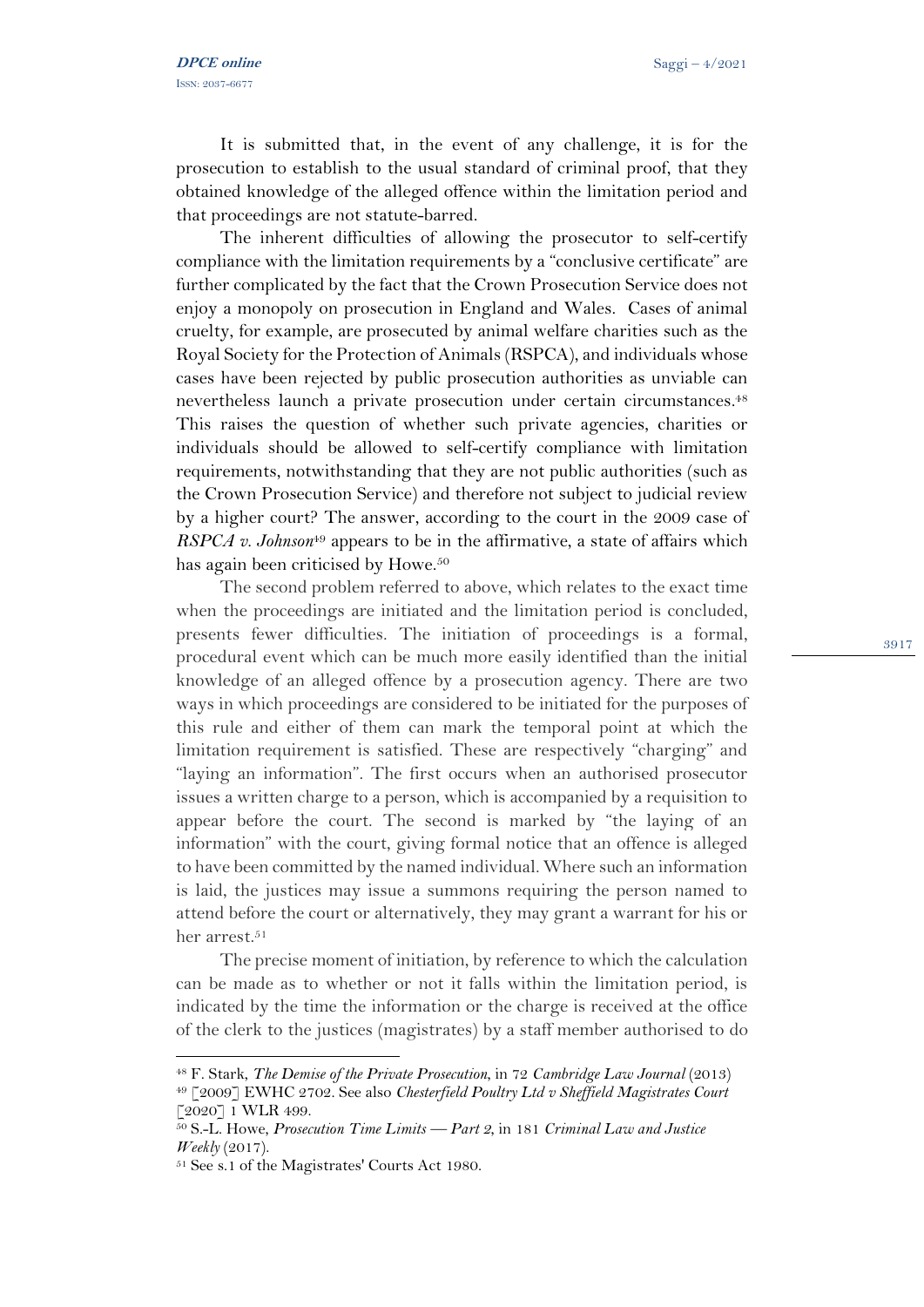so.<sup>52</sup> Defects in the completion of the form do not invalidate the initiation.<sup>53</sup> The courts have repeatedly warned prosecutors not to leave the initiation of proceedings until the last minute<sup>54</sup> and if the timing of the initiation is questioned, it is for the prosecution to satisfy the court that the information was actually laid or the charge was actually issued within the time limits.<sup>55</sup> In cases of electronic transmission of an information, it is the date-stamped time indicating receipt of the data by the court, which is the operative time.<sup>56</sup> The fact that no-one at the court had not in fact looked at the fax or electronic message is immaterial.<sup>57</sup> Laying an information or charging an individual as a precaution merely in order to comply with the time limits when in fact no final decision to proceed had in reality been made, is potentially an unlawful abuse of process.<sup>58</sup>

Although these provisions do afford some incentive for the prosecution authorities to act expeditiously when dealing with minor offences, the selfcertification procedure does seem to provide them with considerable flexibility and to make it difficult for a defendant to challenge a prosecution as out of time. However, by restricting automatic limitation rules to minor offences in this way, it is open for more serious matters to be reviewed individually on a case by case basis. under the rules on "abuse of process".

# **Abuse of Process Arising from Delay in Prosecution in England and Wales**

The absence of any universal regime of time-restricting limitations for all offences in England and Wales does not mean that delays in the prosecution of serious offences are always disregarded. The mechanism for addressing them is simply a different one, albeit more complex and sometimes requiring the defendant to undertake potentially expensive and time-consuming litigation. An aggrieved defendant who feels that delay has damaged his or her opportunity for a fair trial can ask the trial court to stay the proceedings as a result of an alleged "abuse of process".<sup>59</sup> This is a discretionary remedy and if the court refuses to act, it is open for the defendant to ask for Judicial Review by a higher court. It is well established that "if criminal proceedings were brought a sufficiently long time after an alleged offence, the delay could render such proceedings vexatious and an abuse."<sup>60</sup> Each case will depend on the circumstances and the only issue is whether on the balance of

<sup>52</sup> *R v Manchester [Stipendiary](https://www-lexisnexis-com.ezproxy.sussex.ac.uk/uk/legal/#link_68616C735F6D6167697374726174655F69755F3832_) Magistrate, ex parte Hill* [\[1983\] 1 AC 328.](https://www-lexisnexis-com.ezproxy.sussex.ac.uk/uk/legal/search/enhRunRemoteLink.do?linkInfo=F%23GB%23AC%23sel1%251983%25vol%251%25year%251983%25page%25328%25sel2%251%25&A=0.8768578780500741&backKey=20_T188134866&service=citation&ersKey=23_T188134859&langcountry=GB)

<sup>53</sup> *R v Kennet Justices, ex parte Humphrey and Wyatt* [\[1993\] Crim LR 787, DC.](https://www-lexisnexis-com.ezproxy.sussex.ac.uk/uk/legal/#link_68616C735F6D6167697374726174655F69755F3832_)

<sup>54</sup> *R v Blackburn Justices, ex parte Holmes* (1999) 164 JP 163.

<sup>55</sup> *Lloyd v Young* [1963] Crim LR 703, DC.

<sup>56</sup> *R v Pontypridd Juvenile Court, ex parte B* [\(1988\) 153 JP 213,](https://www-lexisnexis-com.ezproxy.sussex.ac.uk/uk/legal/search/enhRunRemoteLink.do?linkInfo=F%23GB%23JP%23sel1%251988%25vol%25153%25year%251988%25page%25213%25sel2%25153%25&A=0.6976580365483973&backKey=20_T188134866&service=citation&ersKey=23_T188134859&langcountry=GB) DC.

<sup>57</sup> *Rockall v Department for Environment, Food and Rural* [\[2007\] 1 WLR 2666.](https://www-lexisnexis-com.ezproxy.sussex.ac.uk/uk/legal/search/enhRunRemoteLink.do?linkInfo=F%23GB%23WLR%23sel1%252007%25vol%251%25year%252007%25page%252666%25sel2%251%25&A=0.35565777082921946&backKey=20_T188134866&service=citation&ersKey=23_T188134859&langcountry=GB)

<sup>58</sup> *R v Brentford Justices, ex parte Wong* [1981] 1 All ER 884, DC.

<sup>59</sup> A. Choo, *Abuse of Process and Judicial Stays of Criminal Proceedings*, Oxford, 2008.

<sup>60</sup> *R v Grays Justices, ex parte Graham* [1982] QB 1239.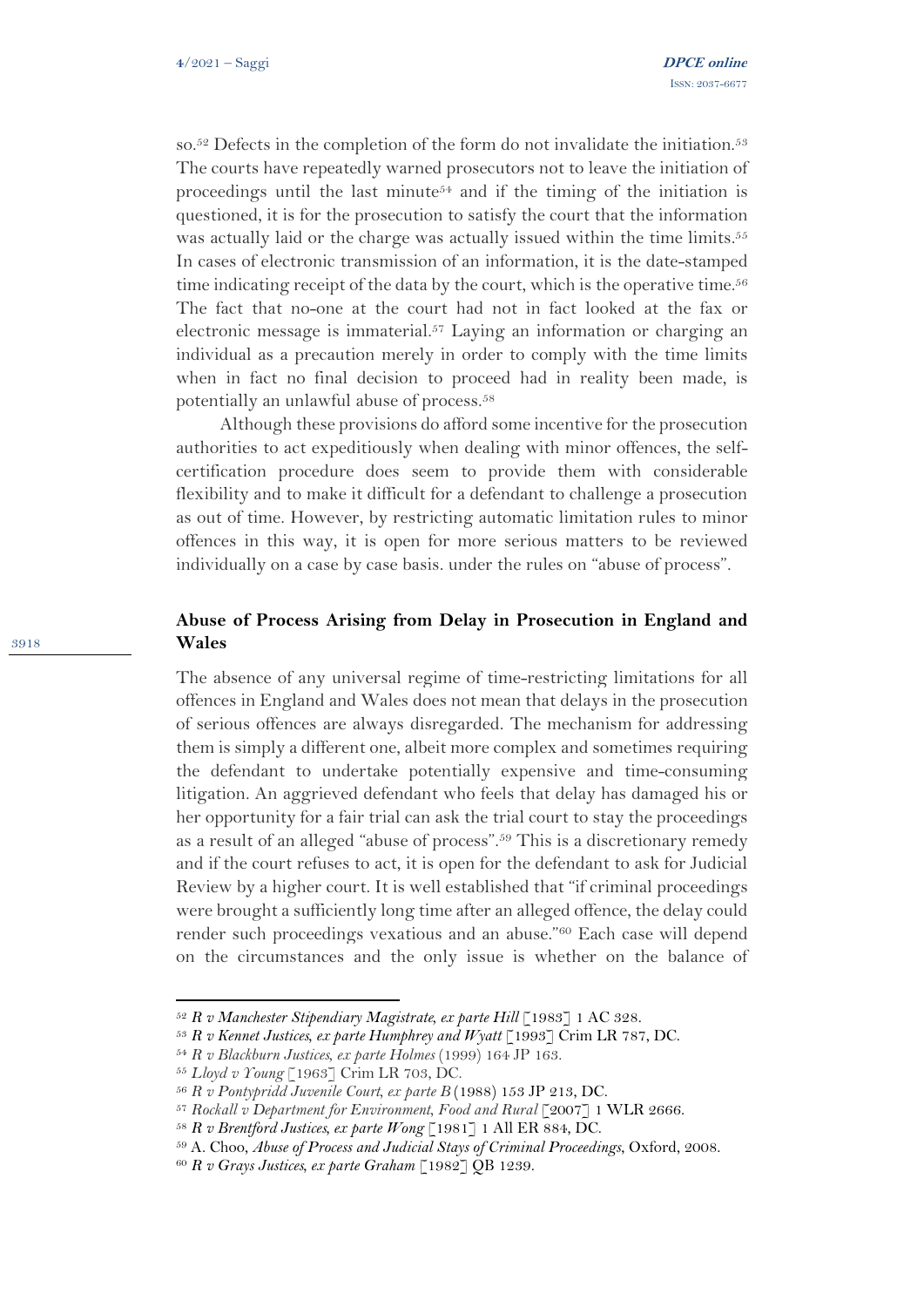probabilities a fair trial of the defendant was impossible because of the lapse of time. If so, the proceedings must be stayed. The factors relevant to the judge's decision include delay in the prosecution, the reasons for the delay, the attitude of the defendant, the prejudice to the defendant and the public interest in the prosecution of offenders. <sup>61</sup> Anxiety, uncertainty and distress, caused to the defendant by the delay are simply not considered relevant in the context of this decision. 62

One example of the use of a stay on the grounds of unreasonable delay occurred in a Privy Council case referred from the Jamaican Courts, where a defendant who had been convicted of firearms offences in 1977, but had had his case quashed in 1981 for technical reasons, was arrested for the same offences in 1982. <sup>63</sup> This delay was clearly unreasonable and the proceedings were ended. In another case where, solely as a result of administrative inefficiency on the part of the prosecuting authorities, proceedings were issued over two years after the alleged offence, this delay was unjustified and unconscionable and so prejudicial to the defence that the case had to be stayed and could not proceed.<sup>64</sup>

However, it is only when delay gives rise to genuine prejudice and unfairness that there can be an abuse of process resulting in a stay of proceedings, although such prejudice and unfairness can be presumed in cases of substantial delay. It would then be for the prosecution to rebut the presumption and even where there was no such presumption, they would have to justify the delay, where it was substantial.<sup>65</sup> Some of the most difficult questions have arisen in relation to allegations of historic child sexual abuse where for perfectly understandable reasons. the victim has not been able to report the offence until much later. Here the courts have given a fairly robust response to attempts by defendants to claim an abuse of process. In the case of *R v LPB* in 1990*,* for example, the court explained:

In cases of serious crime, no limitation period is provided by statute, however long the delay, and, therefore, in law, a criminal is liable to be prosecuted for a serious crime committed many years previously. … (R)eticence by the alleged victim in reporting (a sexual abuse) allegation, was not uncommon and wholly understandable... It was difficult to envisage any circumstances in which it would be right for the court to conclude, in advance of hearing the complainant's evidence at trial, that a trial based on

<sup>61</sup> *Bell v DPP* [1985] AC 937, *sub nom Bell v DPP of Jamaica* [1985] 2 All ER 585, PC.

<sup>62</sup> Although it could become so, for example in relation to sentencing. See *Daventry District Council v Olins* (1990) 154 JP 478.

<sup>63</sup> *Daventry District Council v Olins* (fn 62).

<sup>64</sup> *R v Oxford City Justices, ex parte Smith* (1982) 75 Cr App Rep 200, DC

<sup>65</sup> *R v Bow Street Stipendiary Magistrate, ex parte DPP*, *R v Bow Street Stipendiary Magistrate, ex parte Cherry* (1989) 91 Cr App Rep 283, 154 JP 237, DC.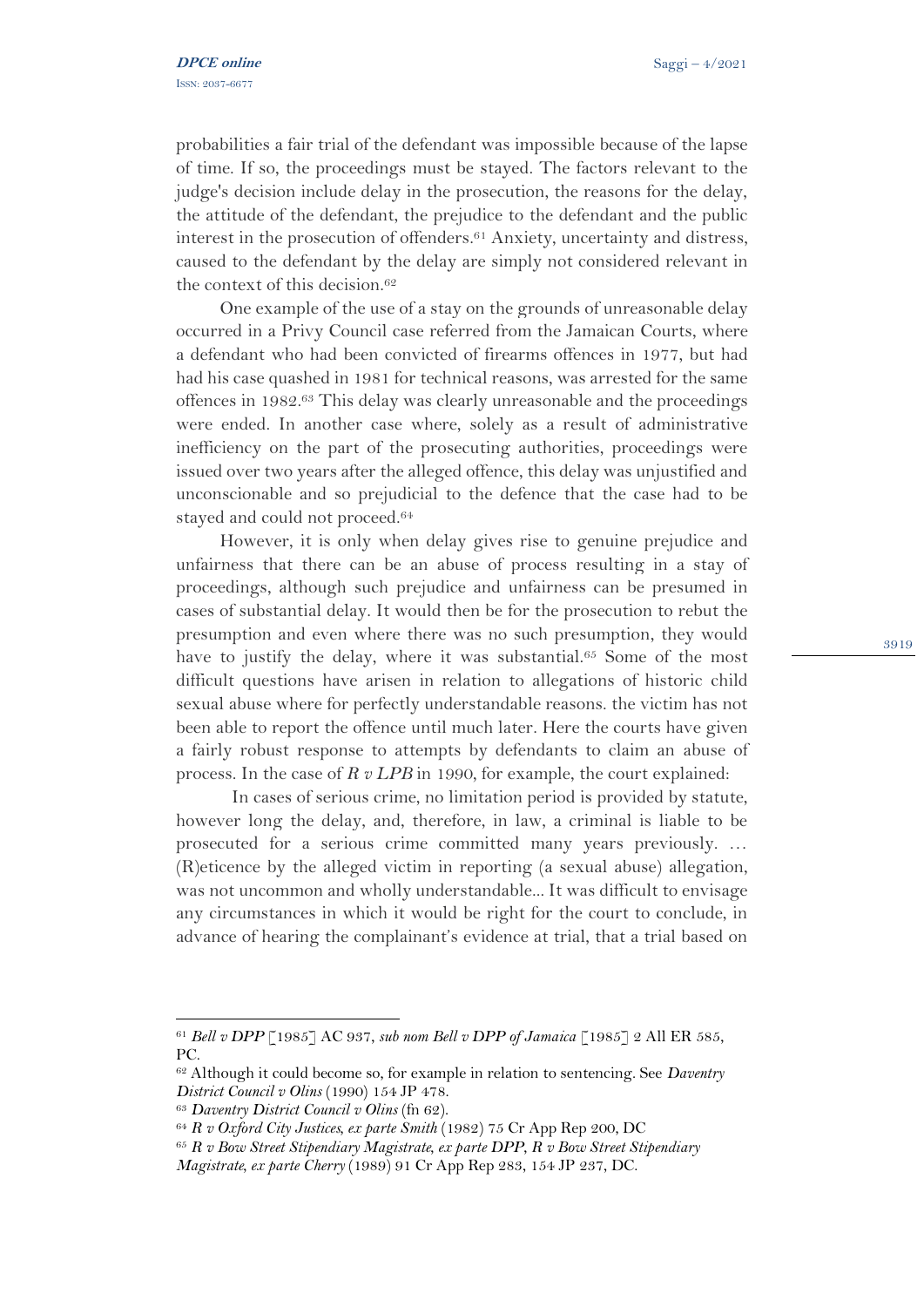a delayed, even a very long-delayed complaint, by an alleged victim of sexual abuse within the home would amount to an abuse of the court's process.<sup>66</sup>

However, it was reasonable in these circumstances to expect the trial judge not only to warn the jury about the impact of delay on the case<sup>67</sup> but equally to ensure fairness to the complainant should the defence try to undermine his or her credibility because of the delay.<sup>68</sup> In cases where the delay has been caused partly by the activities of the defendant (for example by concealing the crime) this must be taken into account when considering whether a fair trial is possible, but it doesn't operate as a complete bar on a successful application for a stay. 69

It is very clear from even this brief review of the caselaw that the remedy of staying proceedings is used very sparingly by the courts. 70 According to Lord Lane, in a leading judgement on this subject in 1992, even where the delay could be said to be unjustifiable, the imposition of a permanent stay should be the exception rather than the rule. It would be even more rare in the absence of any fault on the part of the complainant or the prosecution. Moreover, delay which arose merely due to the complexity of the case or was contributed to by the actions of the defendant should not generally be the foundation for a stay. <sup>71</sup> In short, a stay should never be granted unless the defendant could show on the balance of probabilities that owing to the delay, he or she would suffer serious prejudice to the extent that no fair trial could be held. Lord Lane further pointed out that any prejudice to the defendant's case caused by the delay could in most circumstances be compensated for at trial. This could be done, first by the judge (both at common law and under the Police and Criminal Evidence Act 1984) regulating the admissibility of evidence, and second by the judge ensuring that all relevant factual issues arising from delay were placed before the jury as part of the evidence for their consideration. Appropriate directions and warnings relating to the delay could be given to the jury before they considered their verdict. <sup>72</sup> The recommendations and safeguards were emphasised again in a more systematic manner in the 2006 case of *R v S* where the court underlined the point that if, having considered all the factors mentioned above, the judge concluded that a fair trial would still be possible, a stay should not be granted.<sup>73</sup>

These principles were applied in the case of *R v Makreth* in 2009. Here, the defendant had been convicted of a large number of rapes and indecent

<sup>66</sup> *R v LPB* (1990) 91 Cr App Rep 359.

<sup>67</sup> *R v B* [1996] Crim LR 406, CA; *R v Wilkinson* [1996] 1 Cr App Rep 81, CA.

<sup>68</sup> *R v Doody* [2009] EWCA Crim 2557.

<sup>69</sup> *Attorney-General of Hong Kong v Cheung Wai-bun* [1994] 1 AC 1, [1993] 2 All ER 510, PC.

<sup>70</sup> *R v Oxford City Justices, ex parte Smith, op cit.*

<sup>71</sup> *Attorney-General's Reference (No 1 of 1990)* [1992] QB 630 at 643–644, at 643, 302– 303.

<sup>72</sup> *Attorney-General's Reference (No 1 of 1990)* (fn 71) at 644, 303.

<sup>73</sup> [2006] EWCA Crim 756.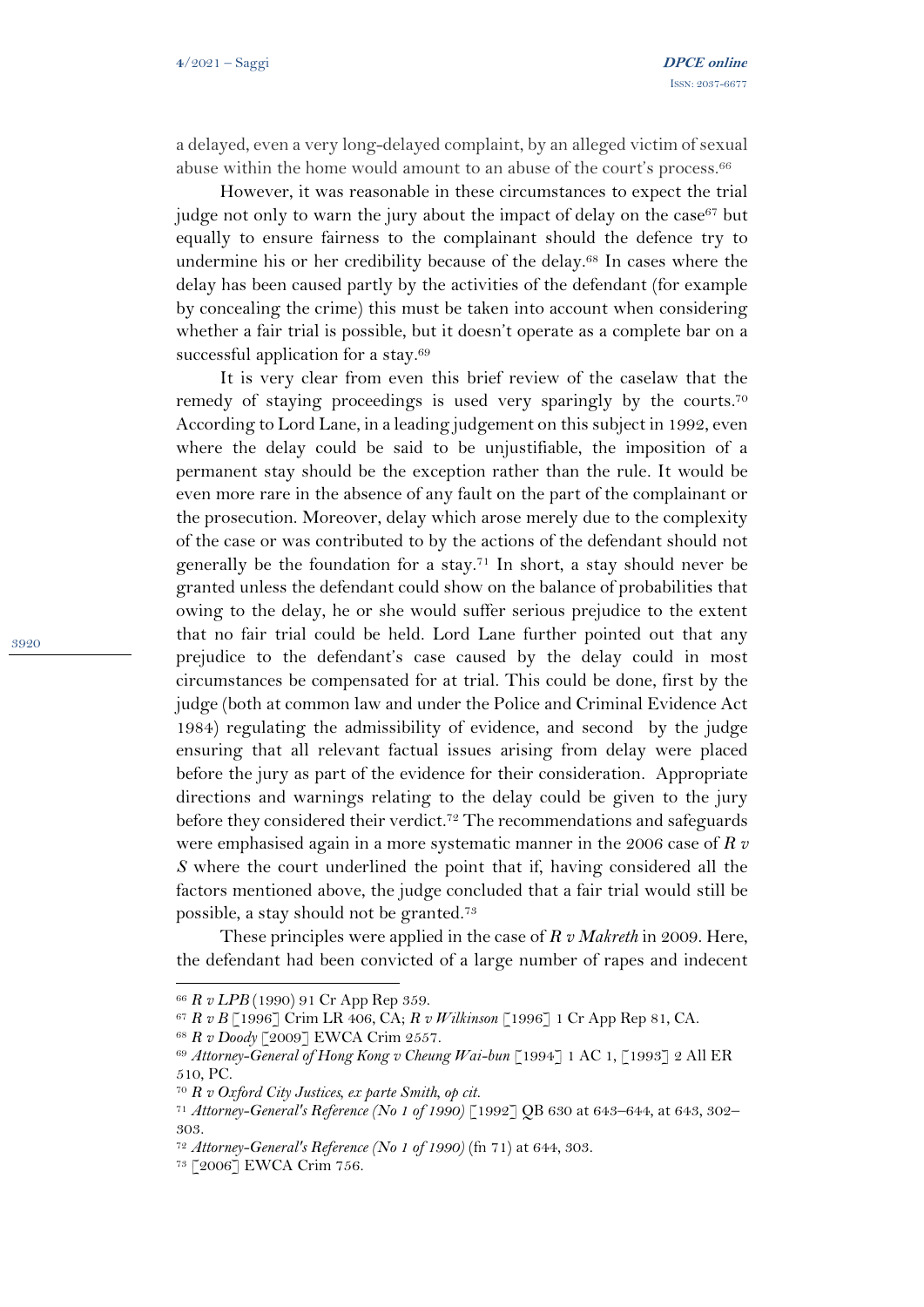assaults against young people which had occurred over 22 years before, while he was the housemaster at a juvenile remand centre. Evidence regarding previous complaints and an unsuccessful prosecution against him had unfortunately been destroyed and in these circumstances and because of the elapse of time since the offences, the defendant contended that the trial could not possibly be fair. It was also suggested that the law had changed significantly since that period. The court had little sympathy with these arguments and decided that the delay and/or the loss of the documents did not create such a prejudice for the defendant as to make his trial unfair. The existing body of evidence against the defendant remained formidable and convincing and developments in jurisprudence were not relevant to this case. 74

Even the elapse of a period of 57 years was not excessive where the court considered that a fair trial was still possible. In *R v Sawoniuk* the Appellant had been convicted in 1999 of the murder of two Jewish women in Domachevo in Belorussia, during the German occupation in 1942. He argued that the lapse of time made it impossible for him to obtain witnesses to support his innocence and in any event, the memories of prosecution witnesses could not be relied on after such a lengthy period of time. However, his application for the conviction to be overturned because of an alleged abuse of process was rejected. The court felt that it was entirely speculative whether the unavailability of other witnesses represented a detriment to the appellant or a bonus and, applying the principles set out by Lord Lane above, a fair trial was still possible. 75

### **Conclusion**

These cases demonstrate very clearly that the law in England and Wales is concerned almost exclusively with the first justification outlined above; the availability of a fair trial after a lapse of time. The efficiency, psychosociological and penological justifications are not considered at all, in sharp contrast to the approach taken in most continental European jurisdictions. As already suggested, the discretionary principles embedded in English and Welsh criminal justice process allows difficult cases of delay involving serious offences to be dealt with individually and not by way of a universal statute bar. Such an approach would be unthinkable in a more closely regulated sytem of decision-making.

The English and Welsh model also makes a much more radical division between minor and serious offences than is considered appropriate in Civil Law jurisdictions, where such offences merely attract different periods of prescription. General statutes of limitation simply do not apply at all to more serious cases in England and Wales. Even where a regime more

<sup>74</sup> [2009] EWCA Crim 1849.

<sup>75</sup> [2000] 2 Cr App Rep 220.